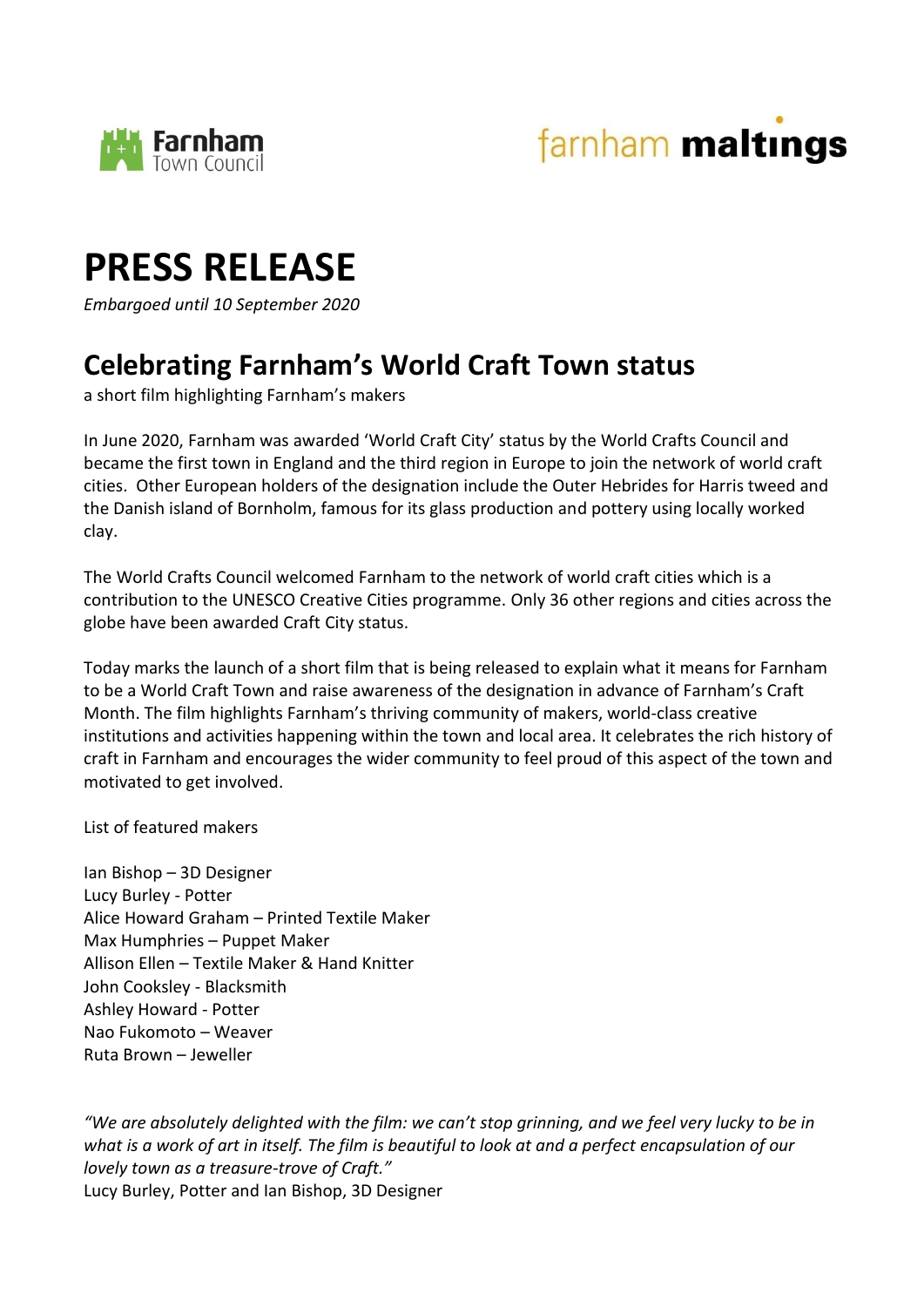The video also features the town's creative landscape including the Farnham Maltings, The University of Creative Arts, the International Textiles Research Centre run by Professor Lesley Millar MBE; the internationally renowned Crafts Study Centre, celebrating its 50th year; The New Ashgate Gallery, one of the leading contemporary arts galleries in the south east of England; Farnham Pottery, founded by Absalom Harris in 1873, which has the oldest wood fired kiln in Europe; and a wide range of community-led activities that take place throughout the year.

The film can be viewed here [youtu.be/UyHLj1aoE8M.](https://youtu.be/UyHLj1aoE8M) A subtitled version is available here [youtu.be/x799nRO6mDA](https://youtu.be/x799nRO6mDA)

Stills from the film can be requested from [niki.hanmer@farnhammaltings.com](mailto:niki.hanmer@farnhammaltings.com)

The film was produced by Key Productions, based in Farnham [keyproductions.tv](https://keyproductions.tv/)

Farnham World Craft City is designated by the World Craft Council and delivered by Farnham Maltings and Farnham Town Council in partnership with the town's many craft organisations and with support from an advisory group of craft makers, institutions and local authority partners including Waverley Borough Council.

## **Background about the World Crafts Council**

The award is given by the World Crafts Council which was established in 1964 as a non-profit membership organisation. It was set up to promote an international interest in crafts and encourage contact between the craftspeople of different countries. Its memberships are active in Europe, Asia, North America, Latin America and Africa. The WCC has awarded a network of creative craft cities worldwide. This was in response to the growing awareness of the contribution of local authorities, craftspeople and communities to cultural, economic and social development.

For more info [www.wccinternational.org](http://www.wccinternational.org/)

## **ENDS**

For more information please contact Fiona Baxter at [fiona.baxter@farnhammaltings.com](mailto:fiona.baxter@farnhammaltings.com) or Oliver Cluskey at [oliver.cluskey@farnham.gov.uk](mailto:oliver.cluskey@farnham.gov.uk)

For requests for interviews or high res images please contact Niki Hanmer at [niki.hanmer@farnhammaltings.com](mailto:niki.hanmer@farnhammaltings.com) or [communications@farnham.gov.uk](mailto:communications@farnham.gov.uk)

## **Notes to Editors:**

Farnham Town Council and the Farnham Maltings have worked together on promoting Farnham as England's Craft Town since 2013, celebrating the immense range of craft activities that take place every year.

**Farnham Maltings** is a creative organisation that works with the artists and communities of South East England to encourage the greatest number of people to make, see and enjoy the best art possible. From a range of buildings, set in the heart of Farnham, we present events and workshops from large scale craft festivals to intimate cabaret shows, as well as proving space for voluntary and